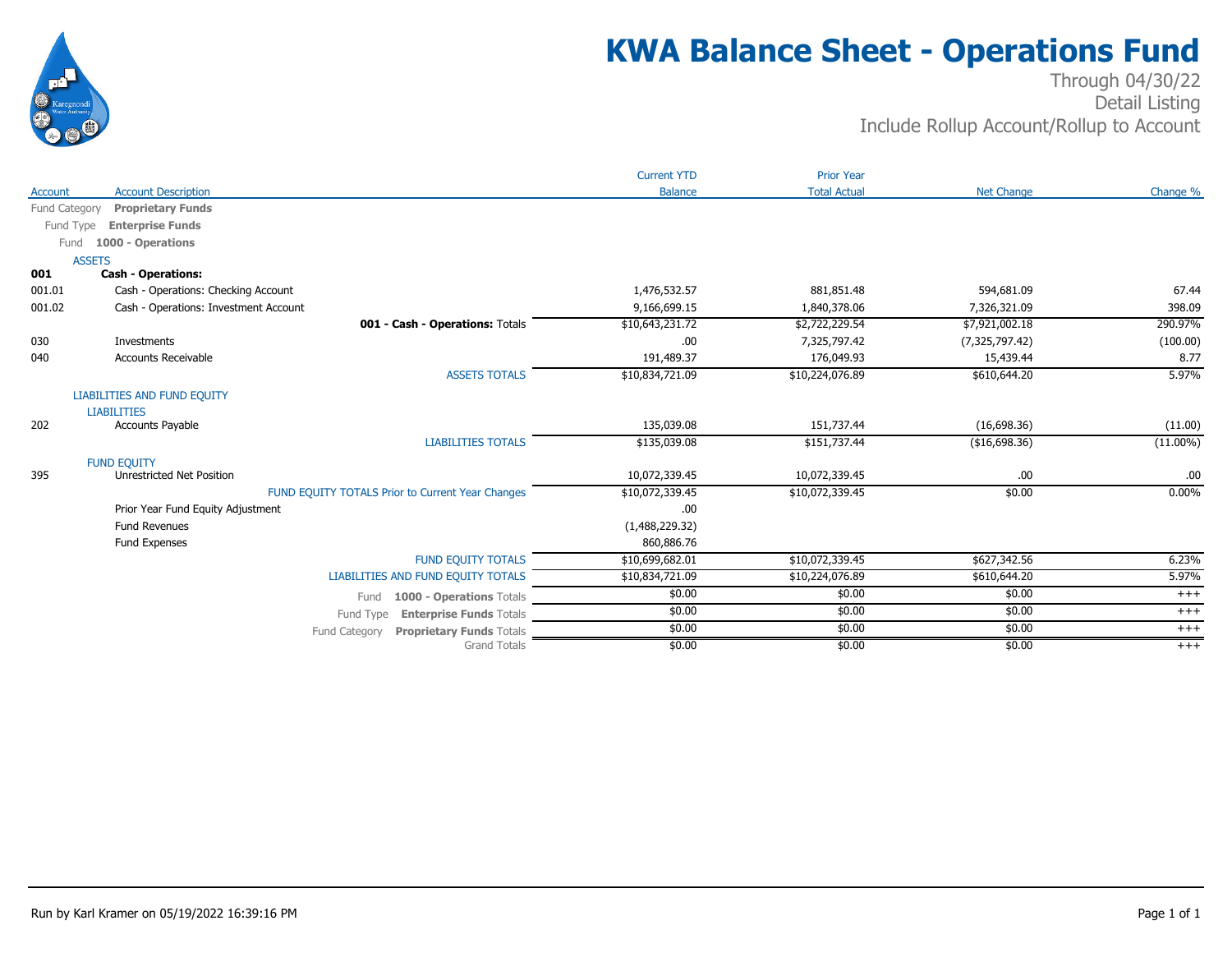

## **Operations Fund A/P Invoice Report**

Payment Date Range 04/01/22 - 04/30/22 Report By Vendor - Invoice Summary Listing

| <b>Invoice Number</b>              | <b>Invoice Description</b>                                    | <b>Status</b>                                          | <b>Held Reason</b>                        | <b>Invoice Date</b>            | <b>Due Date</b> | <b>G/L Date</b> | <b>Received Date</b> | <b>Payment Date</b> | <b>Invoice Net Amount</b> |
|------------------------------------|---------------------------------------------------------------|--------------------------------------------------------|-------------------------------------------|--------------------------------|-----------------|-----------------|----------------------|---------------------|---------------------------|
| Vendor 10079 - AT&T                |                                                               |                                                        |                                           |                                |                 |                 |                      |                     |                           |
| X04132022                          | Monthly Bakup Service - Acct<br>#287270517071, 2022-04        | Paid by Check #11198                                   |                                           | 04/05/2022                     | 04/28/2022      | 04/05/2022      |                      | 04/19/2022          | 219.00                    |
|                                    |                                                               |                                                        | Vendor                                    | <b>10079 - AT&amp;T Totals</b> |                 | Invoices        |                      | 1                   | \$219.00                  |
|                                    | Vendor 10068 - Comcast Business Services                      |                                                        |                                           |                                |                 |                 |                      |                     |                           |
| 03/24/22                           | Service @ 4001 Fisher Rd - Acct<br>#8529101260033437, 2022-04 | Paid by Check #11190                                   |                                           | 03/24/2022                     | 04/14/2022      | 04/01/2022      |                      | 04/01/2022          | 151.85                    |
|                                    |                                                               | Vendor 10068 - Comcast Business Services Totals        |                                           |                                |                 | Invoices        |                      | $\mathbf{1}$        | \$151.85                  |
| Vendor 10049 - Consumers Energy    |                                                               |                                                        |                                           |                                |                 |                 |                      |                     |                           |
| 206257645204                       | 4255 N Center Rd, 2022-03                                     | Paid by Check #11191                                   |                                           | 03/15/2022                     | 04/07/2022      | 03/15/2022      |                      | 04/01/2022          | 33.30                     |
| 204566989203                       | 4255 N Center Rd, 2022-04                                     | Paid by Check #11199                                   |                                           | 04/13/2022                     | 05/06/2022      | 04/13/2022      |                      | 04/19/2022          | 29.24                     |
|                                    |                                                               |                                                        | Vendor 10049 - Consumers Energy Totals    |                                |                 | Invoices        |                      | $\overline{2}$      | \$62.54                   |
| Vendor 10146 - Denise Buckley, LLC |                                                               |                                                        |                                           |                                |                 |                 |                      |                     |                           |
| 2022-KWA-3                         | Accounting & Audit Preparation<br>Assistance - 2022-03        | Paid by Check #11200                                   |                                           | 04/14/2022                     | 05/14/2022      | 03/31/2022      |                      | 04/19/2022          | 927.00                    |
|                                    |                                                               |                                                        | Vendor 10146 - Denise Buckley, LLC Totals |                                |                 | Invoices        |                      | $\mathbf{1}$        | \$927.00                  |
| Vendor 10156 - DLZ Michigan, Inc   |                                                               |                                                        |                                           |                                |                 |                 |                      |                     |                           |
| 148847                             | <b>HPS Scada Support</b>                                      | Paid by Check #11193                                   |                                           | 04/05/2022                     | 05/05/2022      | 03/22/2022      |                      | 04/08/2022          | 1,260.00                  |
|                                    |                                                               |                                                        | Vendor 10156 - DLZ Michigan, Inc Totals   |                                |                 | Invoices        |                      | $\mathbf{1}$        | \$1,260.00                |
| Vendor 10006 - DTE Energy Co.      |                                                               |                                                        |                                           |                                |                 |                 |                      |                     |                           |
| 200383405043                       | 4001 Fisher Rd Account #<br>910041017328, 2022-03             | Paid by Check #11194                                   |                                           | 03/23/2022                     | 04/18/2022      | 03/23/2022      |                      | 04/08/2022          | 70,370.43                 |
| 200293460618                       | 8763 Martin Rd Account #<br>910040976516, 2022-03             | Paid by Check #11195                                   |                                           | 03/24/2022                     | 04/19/2022      | 03/24/2022      |                      | 04/08/2022          | 4,536.53                  |
| 03/22, 8793                        | 8793 Martin Rd Account #<br>920011035333, 2022-03             | Paid by Check #11196                                   |                                           | 03/31/2022                     | 04/25/2022      | 03/31/2022      |                      | 04/08/2022          | 86.32                     |
| 03/22, 8949                        | 8949 Lakeshore Rd Account #<br>920011035473, 2022-03          | Paid by Check #11201                                   |                                           | 04/07/2022                     | 05/02/2022      | 03/31/2022      |                      | 04/19/2022          | 65.02                     |
|                                    |                                                               |                                                        | Vendor 10006 - DTE Energy Co. Totals      |                                |                 | Invoices        |                      | 4                   | \$75,058.30               |
|                                    | Vendor 10010 - Genesee County Drain Commissioner - WWS        |                                                        |                                           |                                |                 |                 |                      |                     |                           |
| 2022-00002005                      | Service Agreement with GCDC<br>Water & Waste, 2022-03         | Paid by Check #11197                                   |                                           | 04/01/2022                     | 05/01/2022      | 03/31/2022      |                      | 04/08/2022          | 26,956.00                 |
|                                    | Vendor                                                        | 10010 - Genesee County Drain Commissioner - WWS Totals |                                           |                                |                 | Invoices        |                      | $\mathbf{1}$        | \$26,956.00               |
| Vendor 10159 - HESCO               |                                                               |                                                        |                                           |                                |                 |                 |                      |                     |                           |
| 2213523                            | Valve #2 Hydraulics and<br>Accumilator repairs LHPS           | Paid by Check #11192                                   |                                           | 03/21/2022                     | 04/21/2022      | 03/21/2022      |                      | 04/01/2022          | 3,200.00                  |
|                                    |                                                               |                                                        |                                           | Vendor 10159 - HESCO Totals    |                 | Invoices        |                      | 1                   | \$3,200.00                |
| Vendor 10022 - McGraw Morris P.C.  |                                                               |                                                        |                                           |                                |                 |                 |                      |                     |                           |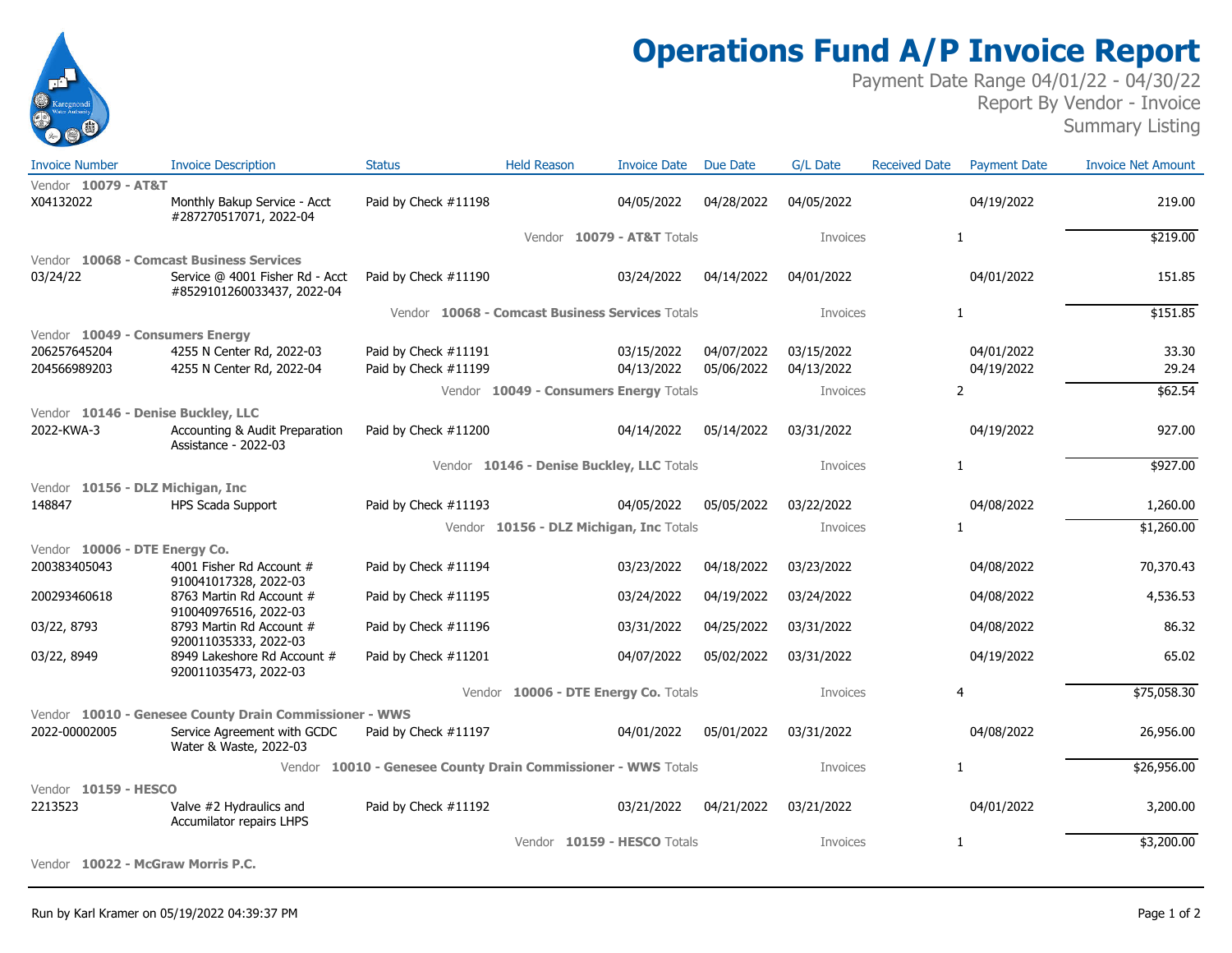

# **Operations Fund A/P Invoice Report**

Payment Date Range 04/01/22 - 04/30/22 Report By Vendor - Invoice Summary Listing

| <b>Invoice Number</b>              | <b>Invoice Description</b>                                  | <b>Status</b>           | <b>Held Reason</b>                   | <b>Invoice Date</b> | Due Date   | G/L Date   | <b>Received Date</b> | <b>Payment Date</b> | <b>Invoice Net Amount</b> |
|------------------------------------|-------------------------------------------------------------|-------------------------|--------------------------------------|---------------------|------------|------------|----------------------|---------------------|---------------------------|
| 8836                               | Legal, 2022-03                                              | Paid by Check #11202    |                                      | 04/04/2022          | 05/04/2022 | 03/31/2022 |                      | 04/19/2022          | 630.63                    |
| 8837                               | Lapeer County Road Commission<br>Show Cause, 2022-03        | Paid by Check #11202    |                                      | 04/04/2022          | 05/04/2022 | 03/31/2022 |                      | 04/19/2022          | 106.41                    |
| 8838                               | LCRC Litigation, 2022-03                                    | Paid by Check #11202    |                                      | 04/04/2022          | 05/04/2022 | 03/31/2022 |                      | 04/19/2022          | 3,495.00                  |
|                                    |                                                             | Vendor                  | 10022 - McGraw Morris P.C. Totals    |                     |            | Invoices   |                      | 3                   | \$4,232.04                |
| 10057 - Verizon Wireless<br>Vendor |                                                             |                         |                                      |                     |            |            |                      |                     |                           |
| 9903497216                         | Scada Monthly Service - Acct<br>#542072785-00001, 2022-04   | Paid by Check #11203    |                                      | 04/06/2022          | 04/28/2022 | 04/06/2022 |                      | 04/19/2022          | 173.22                    |
| 9903498003                         | WIN 911 Monthly Service - Acct<br>#542169107-00001, 2022-04 | Paid by Check $\#11203$ |                                      | 04/06/2022          | 04/28/2022 | 04/06/2022 |                      | 04/19/2022          | 46.97                     |
| 9903539472                         | IPS Video Service - Acct<br>#942170730-00001, 2022-04       | Paid by Check #11203    |                                      | 04/06/2022          | 04/28/2022 | 04/06/2022 |                      | 04/19/2022          | 40.01                     |
|                                    |                                                             | Vendor                  | 10057 - Verizon Wireless Totals      |                     |            | Invoices   |                      | 3                   | \$260.20                  |
| Vendor                             | 10062 - Worth Township D.P.W.                               |                         |                                      |                     |            |            |                      |                     |                           |
| $03 - 22$                          | 4001 Fisher Rd - Lake Huron<br>Pump Station, 2022-03        | Paid by Check #11204    |                                      | 04/04/2022          | 04/28/2022 | 03/31/2022 |                      | 04/19/2022          | 93.53                     |
|                                    |                                                             | Vendor                  | 10062 - Worth Township D.P.W. Totals |                     |            | Invoices   |                      |                     | \$93.53                   |
|                                    |                                                             |                         |                                      | <b>Grand Totals</b> |            | Invoices   | 19                   |                     | \$112,420.46              |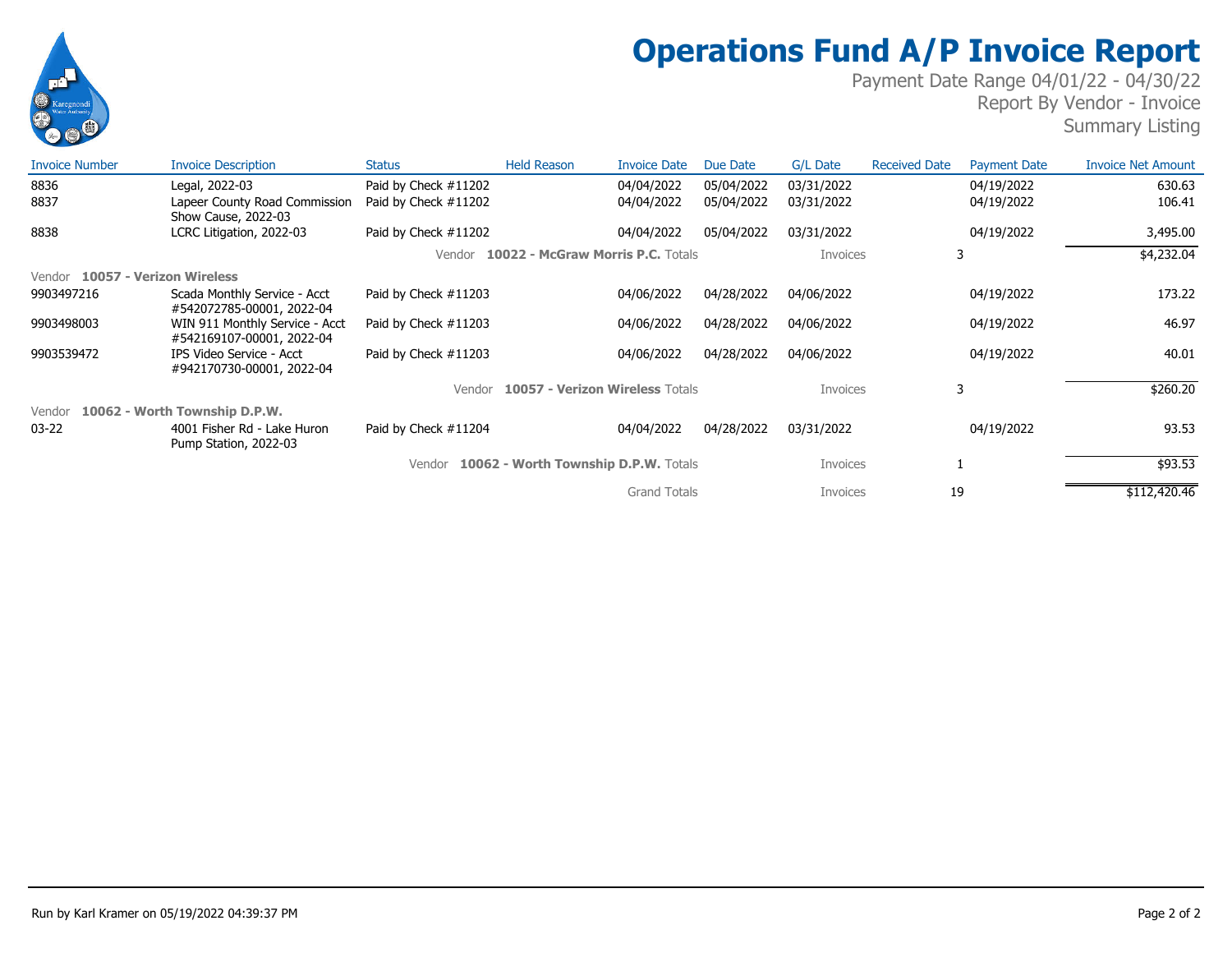

# **KWA 2022 Operations Budget**

Through 04/30/22 Prior Fiscal Year Activity Included

Summary Listing

|                                  | <b>Budget</b>                                | Amendments              | <b>Budget</b>  | <b>Transactions</b>     | <b>Encumbrances</b>  | <b>Transactions</b> | <b>Transactions</b>        | Rec'd      | <b>Prior Year Total</b>     |
|----------------------------------|----------------------------------------------|-------------------------|----------------|-------------------------|----------------------|---------------------|----------------------------|------------|-----------------------------|
|                                  |                                              |                         |                |                         |                      |                     |                            |            |                             |
|                                  |                                              |                         |                |                         |                      |                     |                            |            |                             |
|                                  | 1,756,572.00                                 | .00                     | 1,756,572.00   | 191,489.37              | .00                  | 1,487,515.65        | 269,056.35                 | 85         | 1,949,172.68                |
|                                  | 10,000.00                                    | .00.                    | 10,000.00      | 75.35                   | .00                  | 608.67              | 9,391.33                   | 6          | 42,051.07                   |
| <b>REVENUE TOTALS</b>            | \$1,766,572.00                               | \$0.00                  | \$1,766,572.00 | \$191,564.72            | \$0.00               | \$1,488,124.32      | \$278,447.68               | 84%        | \$1,991,223.75              |
|                                  |                                              |                         |                |                         |                      |                     |                            |            |                             |
|                                  | 193,200.00                                   | .00.                    | 193,200.00     | 10,089.64               | 14,183.50            | 101,094.88          | 77,921.62                  | 60         | 245,977.69                  |
|                                  | 30,500.00                                    | 2,000.00                | 32,500.00      | 107.51                  | 5,377.00             | 26,212.83           | 910.17                     | 97         | 30,629.26                   |
|                                  | 323,472.00                                   | .00                     | 323,472.00     | 26,956.00               | 134,780.00           | 188,692.00          | .00                        | 100        | 323,472.00                  |
|                                  | 2,200.00                                     | .00                     | 2,200.00       | .00.                    | .00                  | 500.00              | 1,700.00                   | 23         | 1,238.74                    |
|                                  | 834,100.00                                   | (12,000.00)             | 822,100.00     | 69,386.58               | 5,840.80             | 437,592.88          | 378,666.32                 | 54         | 694,223.44                  |
|                                  | 53,500.00                                    | 7,272.00                | 60,772.00      | 9,242.49                | 8,349.58             | 39,921.81           | 12,500.61                  | 79         | 50,004.33                   |
|                                  | 2,000.00                                     | .00.                    | 2,000.00       | .00                     | .00                  | .00                 | 2,000.00                   | 0          | 195.00                      |
|                                  | 317,600.00                                   | (7,272.00)              | 310,328.00     | 1,199.66                | 11,248.89            | 56,744.35           | 242,334.76                 | 22         | 252,154.36                  |
|                                  | .00                                          | 10,000.00               | 10,000.00      | .00.                    | 343.99               | 10,128.01           | (472.00)                   | 105        | .00                         |
| <b>EXPENSE TOTALS</b>            | \$1,756,572.00                               | \$0.00                  | \$1,756,572.00 | \$116,981.88            | \$180,123.76         | \$860,886.76        | \$715,561.48               | 59%        | \$1,597,894.82              |
| 1000 - Operations Totals<br>Fund |                                              |                         |                |                         |                      |                     |                            |            |                             |
| <b>REVENUE TOTALS</b>            | 1,766,572.00                                 | .00                     | 1,766,572.00   | 191,564.72              | .00                  | 1,488,124.32        | 278,447.68                 | 84%        | 1,991,223.75                |
| <b>EXPENSE TOTALS</b>            | 1,756,572.00                                 | .00                     | 1,756,572.00   | 116,981.88              | 180,123.76           | 860,886.76          | 715,561.48                 | 59%        | 1,597,894.82                |
| 1000 - Operations Totals<br>Fund | \$10,000.00                                  | \$0.00                  | \$10,000.00    | \$74,582.84             | (\$180, 123.76)      | \$627,237.56        | $($ \$437,113.80)          |            | \$393,328.93                |
|                                  |                                              |                         |                |                         |                      |                     |                            |            |                             |
|                                  |                                              |                         |                |                         |                      |                     |                            |            |                             |
|                                  |                                              | .00.                    |                | 191,564.72              | .00                  |                     |                            |            | 1,991,223.75                |
| <b>EXPENSE TOTALS</b>            | 1,756,572.00                                 | .00.                    | 1,756,572.00   | 116,981.88              | 180,123.76           | 860,886.76          | 715,561.48                 | 59%        | 1,597,894.82                |
| <b>Grand Totals</b>              | \$10,000.00                                  | \$0.00                  | \$10,000.00    | \$74,582.84             | (\$180, 123.76)      | \$627,237.56        | (437, 113.80)              |            | \$393,328.93                |
|                                  | <b>Grand Totals</b><br><b>REVENUE TOTALS</b> | Adopted<br>1,766,572.00 | <b>Budget</b>  | Amended<br>1,766,572.00 | <b>Current Month</b> | <b>YTD</b>          | <b>YTD</b><br>1,488,124.32 | 278,447.68 | Budget - YTD % Used/<br>84% |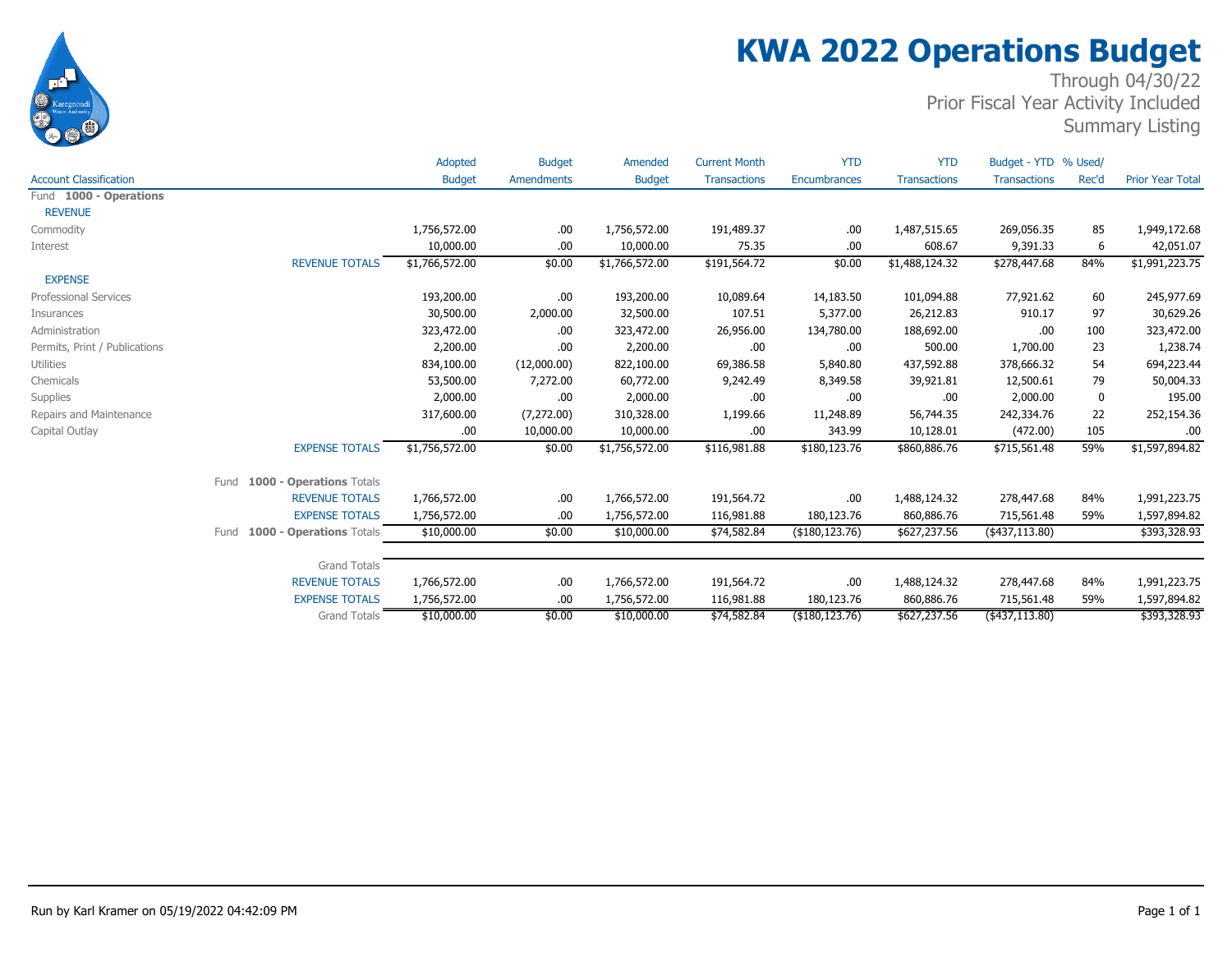

## **KWA Balance Sheet - Debt Service Fund**

#### Through 04/30/22 Detail Listing Include Rollup Account/Rollup to Account

|               |                                                       | <b>Current YTD</b> | <b>Prior Year</b>   |                     |              |
|---------------|-------------------------------------------------------|--------------------|---------------------|---------------------|--------------|
| Account       | <b>Account Description</b>                            | <b>Balance</b>     | <b>Total Actual</b> | <b>Net Change</b>   | Change %     |
| Fund Category | <b>Proprietary Funds</b>                              |                    |                     |                     |              |
| Fund Type     | <b>Enterprise Funds</b>                               |                    |                     |                     |              |
| Fund          | 2400 - LHI                                            |                    |                     |                     |              |
|               | <b>ASSETS</b>                                         |                    |                     |                     |              |
| 002           | <b>Cash - Construction:</b>                           |                    |                     |                     |              |
| 002.01        | Cash - Construction: Checking Account                 | 342,233.35         | 497,150.02          | (154, 916.67)       | (31.16)      |
|               | 002 - Cash - Construction: Totals                     | \$342,233.35       | \$497,150.02        | (\$154, 916.67)     | (31.16%)     |
| 010           | <b>Cash - Restricted:</b>                             |                    |                     |                     |              |
| 010.01        | Cash - Restricted: Bond Reserve - Series 2014         | 17,787,254.89      | 18,346,482.14       | (559, 227.25)       | (3.05)       |
| 010.02        | Cash - Restricted: Bond Debt Service Account          | 6,362,882.09       | 15,111,675.25       | (8,748,793.16)      | (57.89)      |
| 010.03        | Cash - Restricted: Bond Reserve - Series 2018         | 2,875,412.57       | 2,875,224.91        | 187.66              | .01          |
|               | 010 - Cash - Restricted: Totals                       | \$27,025,549.55    | \$36,333,382.30     | $($ \$9,307,832.75) | (25.62%)     |
| 020           | <b>Cash on Deposit:</b>                               |                    |                     |                     |              |
| 020.04        | Cash on Deposit: 40th Circuit Court - Lapeer Cnty     | 66,666.67          | 100,000.00          | (33, 333.33)        | (33.33)      |
|               | 020 - Cash on Deposit: Totals                         | \$66,666.67        | \$100,000.00        | ( \$33,333.33)      | (33.33%)     |
| 152           | Infrastructure                                        | 333,450,158.25     | 333,450,158.25      | .00                 | .00          |
| 153           | Accumulated Depreciation - Infrastructure             | (22, 173, 255.46)  | (22, 173, 255.46)   | .00                 | .00          |
|               | <b>ASSETS TOTALS</b>                                  | \$338,711,352.36   | \$348,207,435.11    | $($ \$9,496,082.75) | (2.73%)      |
|               | <b>LIABILITIES AND FUND EQUITY</b>                    |                    |                     |                     |              |
|               | <b>LIABILITIES</b>                                    |                    |                     |                     |              |
| 202           | Accounts Payable                                      | .00                | 187,500.00          | (187,500.00)        | (100.00)     |
| 212           | Contract Withholding Payable                          | 289,649.99         | 289,649.99          | .00                 | .00          |
| 250           | <b>Bonds Payable - Current</b>                        |                    |                     |                     |              |
| 250.01        | Bonds Payable - Current Series 2014A                  | .00                | 4,870,000.00        | (4,870,000.00)      | (100.00)     |
| 250.03        | Bonds Payable - Current Series 2018                   | .00                | 1,305,000.00        | (1,305,000.00)      | (100.00)     |
|               | 250 - Bonds Payable - Current Totals                  | \$0.00             | \$6,175,000.00      | ( \$6,175,000.00)   | $(100.00\%)$ |
| 251           | <b>Interest Payable</b>                               |                    |                     |                     |              |
| 251.01        | Interest Payable Series 2014A                         | 4,318,744.80       | 4,318,744.80        | .00                 | .00          |
| 251.03        | Interest Payable Series 2018                          | 1,295,520.85       | 1,295,520.85        | .00                 | .00          |
|               | 251 - Interest Payable Totals                         | \$5,614,265.65     | \$5,614,265.65      | \$0.00              | 0.00%        |
| 252           | <b>Lease Payable - Current Portion</b>                |                    |                     |                     |              |
| 252.01        | Lease Payable - Current Portion GCDC-WWS, Series 2013 | .00                | 1,020,000.00        | (1,020,000.00)      | (100.00)     |
|               | 252 - Lease Payable - Current Portion Totals          | \$0.00             | \$1,020,000.00      | $($ \$1,020,000.00) | $(100.00\%)$ |
| 253           | <b>Lease Interest Payable</b>                         |                    |                     |                     |              |
| 253.01        | Lease Interest Payable GCDC-WWS, Series 2013          | 627,265.65         | 627,265.65          | .00                 | .00          |
|               | 253 - Lease Interest Payable Totals                   | \$627,265.65       | \$627,265.65        | \$0.00              | 0.00%        |
| 289           | <b>Premium on Bonds</b>                               |                    |                     |                     |              |
| 289.01        | Premium on Bonds Series 2014A                         | 8,664,732.29       | 8,664,732.29        | .00                 | .00          |
| 289.03        | Premium on Bonds Series 2018                          | 5,986,216.02       | 5,986,216.02        | .00                 | .00          |
|               | 289 - Premium on Bonds Totals                         | \$14,650,948.31    | \$14,650,948.31     | \$0.00              | 0.00%        |
|               |                                                       |                    |                     |                     |              |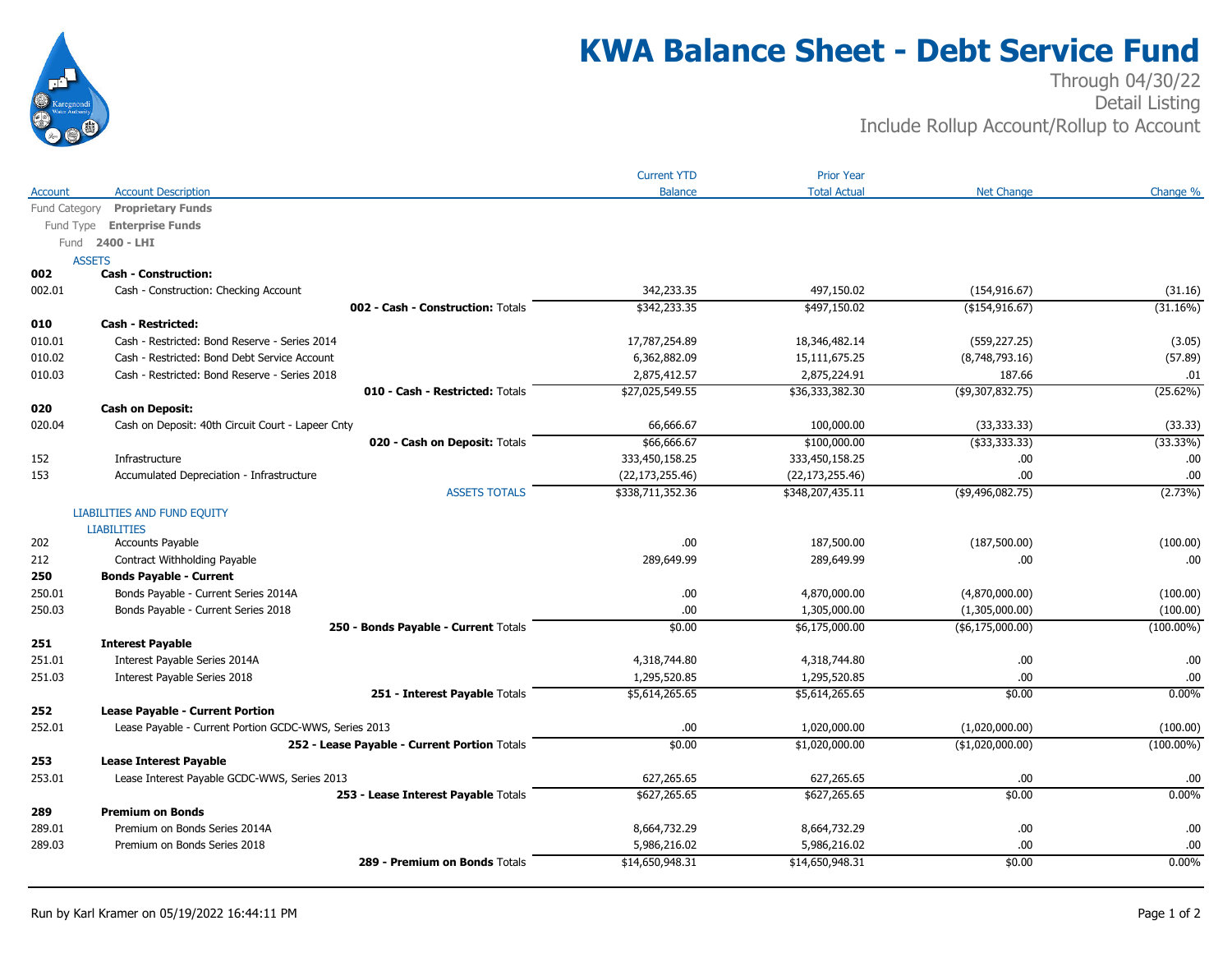

## **KWA Balance Sheet - Debt Service Fund**

#### Through 04/30/22 Detail Listing Include Rollup Account/Rollup to Account

|                |                                                       | <b>Current YTD</b> | <b>Prior Year</b>   |                     |            |
|----------------|-------------------------------------------------------|--------------------|---------------------|---------------------|------------|
| <b>Account</b> | <b>Account Description</b>                            | <b>Balance</b>     | <b>Total Actual</b> | <b>Net Change</b>   | Change %   |
| Fund Category  | <b>Proprietary Funds</b>                              |                    |                     |                     |            |
| Fund Type      | <b>Enterprise Funds</b>                               |                    |                     |                     |            |
| Fund           | 2400 - LHI                                            |                    |                     |                     |            |
|                | LIABILITIES AND FUND EQUITY                           |                    |                     |                     |            |
|                | <b>LIABILITIES</b>                                    |                    |                     |                     |            |
| 300            | <b>Bonds Payable - Long-term</b>                      |                    |                     |                     |            |
| 300.01         | Bonds Payable - Long-term Series 2014A                | 198,120,000.00     | 198,120,000.00      | .00                 | .00        |
| 300.03         | Bonds Payable - Long-term Series 2018                 | 60,880,000.00      | 60,880,000.00       | .00                 | .00        |
|                | 300 - Bonds Payable - Long-term Totals                | \$259,000,000.00   | \$259,000,000.00    | \$0.00              | 0.00%      |
| 301            | Lease Payable - Long Term                             |                    |                     |                     |            |
| 301.01         | Lease Payable - Long Term GCDC-WWS, Series 2013       | 30,305,000.00      | 30,305,000.00       | .00                 | .00        |
|                | 301 - Lease Payable - Long Term Totals                | \$30,305,000.00    | \$30,305,000.00     | \$0.00              | 0.00%      |
| 302            | Lease Interest Payable Long-term                      |                    |                     |                     |            |
| 302.01         | Lease Interest Payable Long-term GCDCWWS, Series 2013 | 5,258,647.64       | 5,258,647.64        | .00                 | .00        |
|                | 302 - Lease Interest Payable Long-term Totals         | \$5,258,647.64     | \$5,258,647.64      | \$0.00              | 0.00%      |
|                | <b>LIABILITIES TOTALS</b>                             | \$315,745,777.24   | \$323,128,277.24    | ( \$7,382,500.00)   | (2.28%)    |
|                | <b>FUND EQUITY</b>                                    |                    |                     |                     |            |
| 393            | <b>Restricted Net Position</b>                        | 10,441,313.00      | 10,441,313.00       | .00                 | .00        |
| 395            | <b>Unrestricted Net Position</b>                      | (5, 138, 647.13)   | (5, 138, 647.13)    | .00                 | .00        |
| 399            | Invested in Capital Assets                            | 19,776,492.00      | 19,776,492.00       | .00                 | .00        |
|                | FUND EQUITY TOTALS Prior to Current Year Changes      | \$25,079,157.87    | \$25,079,157.87     | \$0.00              | 0.00%      |
|                | Prior Year Fund Equity Adjustment                     | .00                |                     |                     |            |
|                | <b>Fund Revenues</b>                                  | (12,707,099.25)    |                     |                     |            |
|                | Fund Expenses                                         | 14,820,682.00      |                     |                     |            |
|                | <b>FUND EQUITY TOTALS</b>                             | \$22,965,575.12    | \$25,079,157.87     | ( \$2,113,582.75)   | $(8.43\%)$ |
|                | LIABILITIES AND FUND EQUITY TOTALS                    | \$338,711,352.36   | \$348,207,435.11    | $($ \$9,496,082.75) | (2.73%)    |
|                | Fund 2400 - LHI Totals                                | \$0.00             | \$0.00              | \$0.00              | $+++$      |
|                | <b>Enterprise Funds Totals</b><br>Fund Type           | \$0.00             | \$0.00              | \$0.00              | $+++$      |
|                | <b>Proprietary Funds Totals</b><br>Fund Category      | \$0.00             | \$0.00              | \$0.00              | $^{+++}$   |
|                | <b>Grand Totals</b>                                   | \$0.00             | \$0.00              | \$0.00              | $+++$      |
|                |                                                       |                    |                     |                     |            |